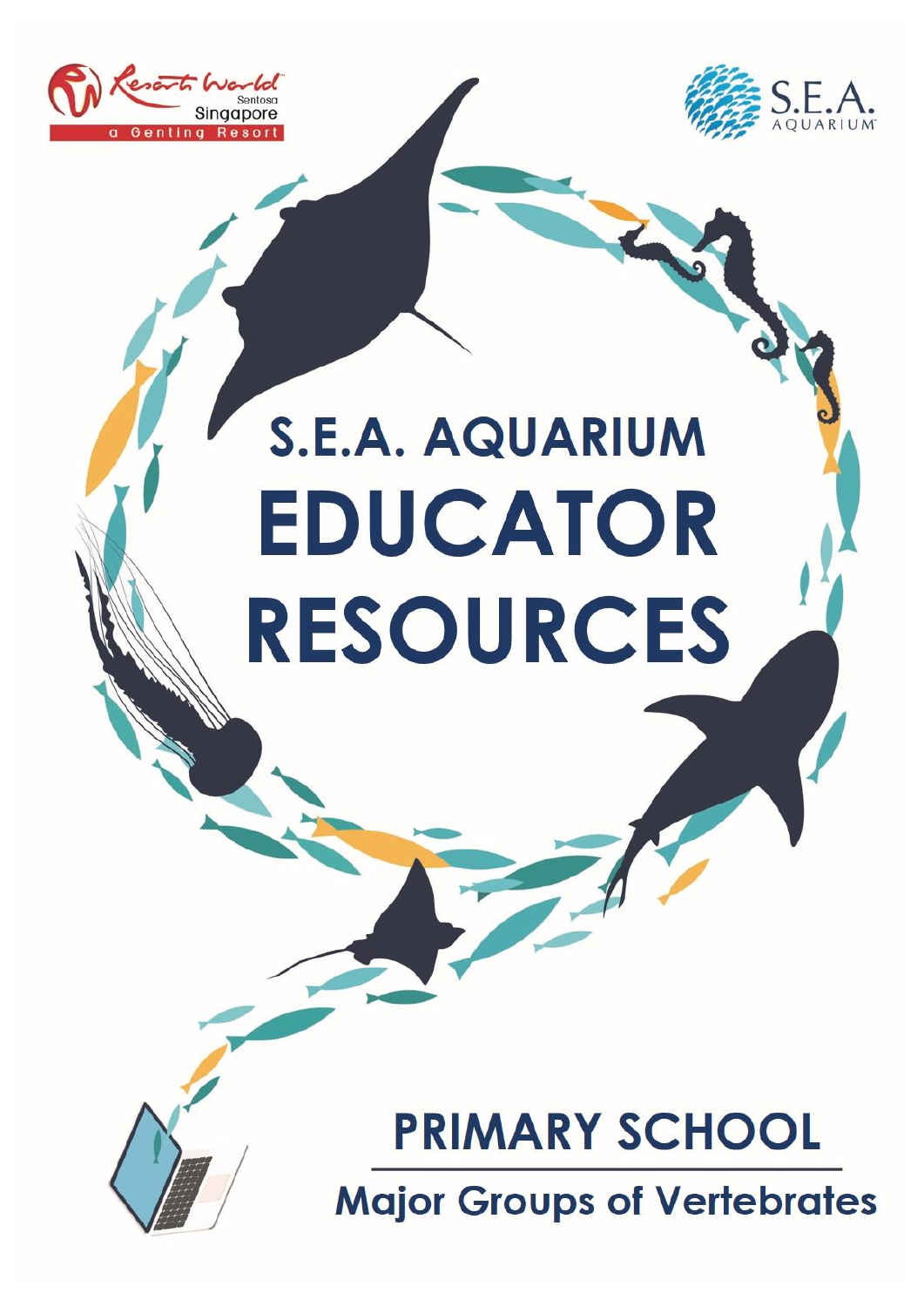## **Major Groups of Vertebrates**

This *Major Groups of Vertebrates* resource aims to support educators teaching Science at Primary 3 and 4 levels. The topic of this resource is *Diversity of living*  and non-living things, and the aim is to supplement student's understanding of the characteristics of the 5 major groups of vertebrates.

This resource extends from the concept of classifying animals into invertebrates and vertebrates, and focuses on introducing 5 major groups of vertebrates. At the end of the lesson, students should be able to list the main differences between invertebrates and vertebrates, and identify characteristics of the 5 major vertebrates groups.

**Target Group:** Primary 3 & 4

**Duration:** 35 – 45 minutes

## **Learning Objectives:**

- Recall the importance of classification
- Identify characteristics of the 5 major vertebrates groups

## **Required Resources**:

- Corresponding *Major Groups of Vertebrate* slides
- 1 set of clue slips *(To be printed and cut out)*
- Flipchart papers
- Markers

The use of this material is subject to the Terms of Use at [www.rwsentosa.com/seaa-eduresources-termsofuse](http://www.rwsentosa.com/seaa-eduresources-termsofuse)

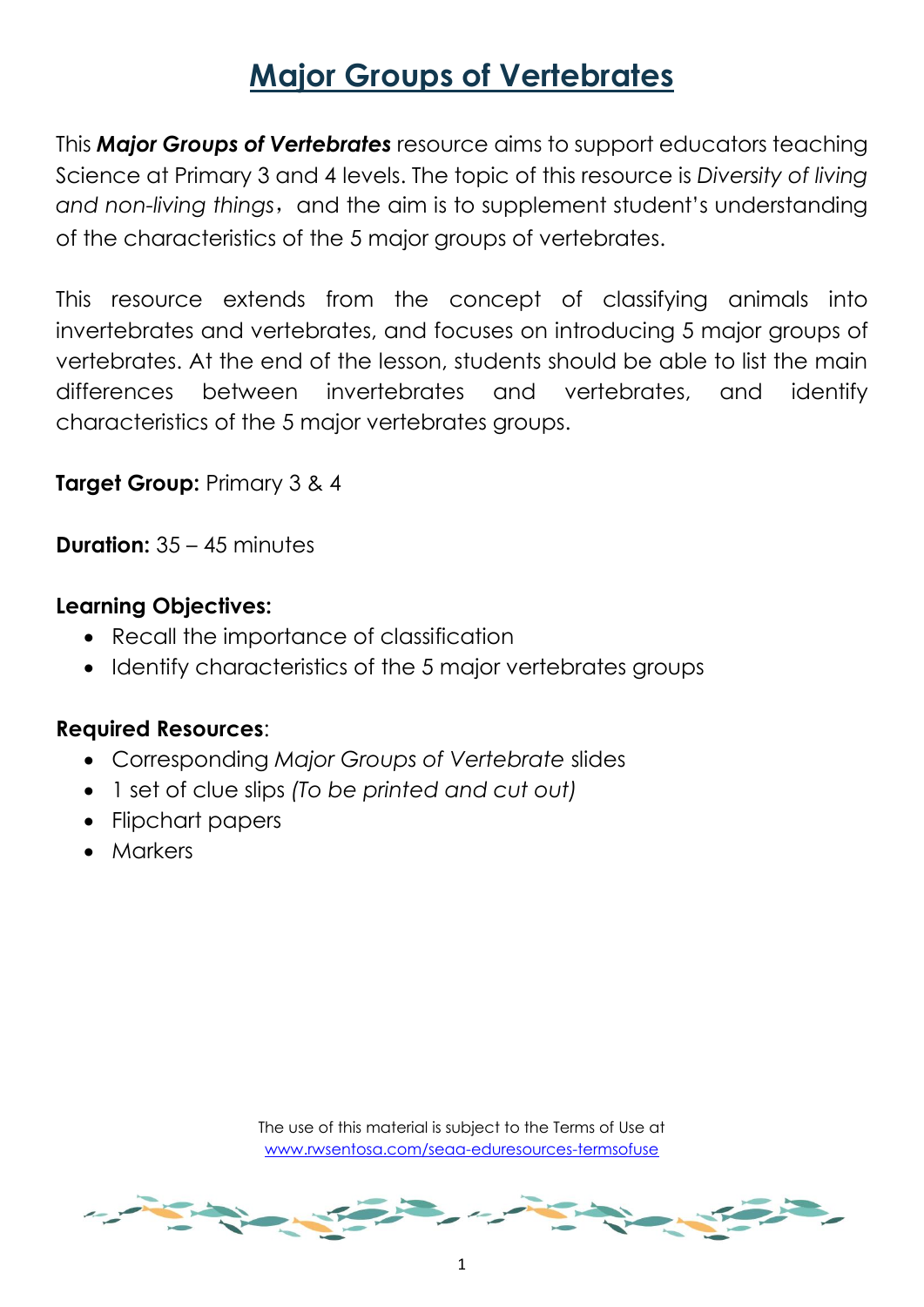## *Introduction*

## Slides  $2 - 5$ :

Begin the lesson by giving a recap on the importance of classification. Classification allows us to better understand the relationships among things, thus helping us to make sense of the world around us. It also allows us to study and share information about living things. There are many ways to classify things and it depends on the information that we need to find out.

Proceed to state that living things can be classified into two categories – Plants and Animals. Each category can be further classified, for example animals can be further classified into invertebrates and vertebrates. Educators should proceed to explain the differences between invertebrates and vertebrates. Educators may choose to have students identify the vertebrates from the animals that are shown on slide 4.



The vertebral column, also known as the backbone, is made up of vertebrae, intervertebral discs and the spinal cord. The main function of the vertebral column is to protect the spinal cord. The spinal cord is a complex organisation of nerve cells that relays messages from the brain to different parts of the body. Its function is important for the transmission of signals for movement and sensation.

Educators should proceed to state that there are many vertebrates in the world. In order to study them further, vertebrates can be further classified into 5 major groups – **Mammals**, **Reptiles**, **Fish**, **Amphibians,** and **Birds**. Using slides 6 – 10, educators are to share and explain the characteristics of each vertebrate groups with the students.

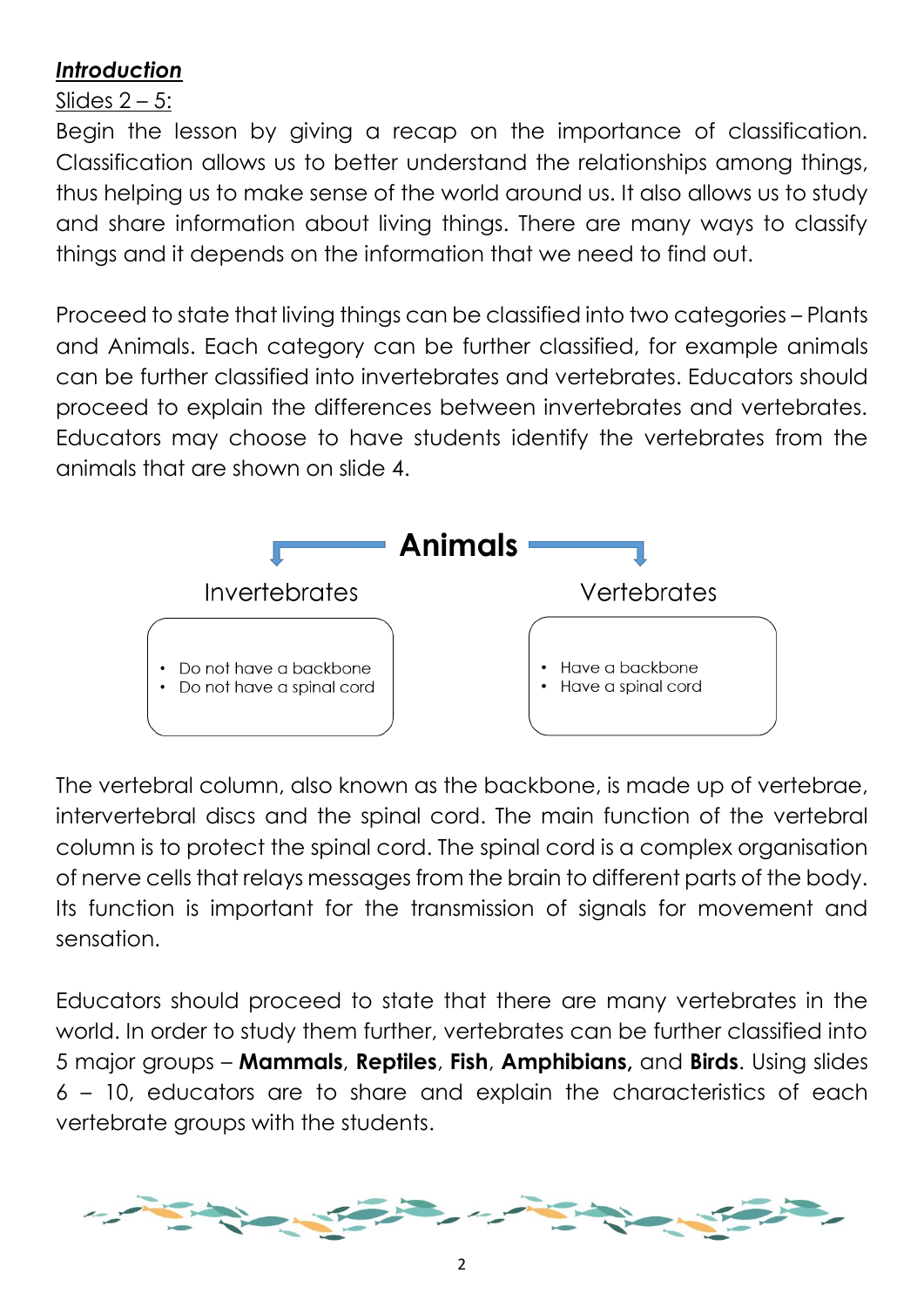## *Group Activity: What am I?*

Educators will need to print and cut out clue slips provided at the end of this segment. Additional information on the animals can be found in the *Appendix*.

## Preparation

Divide the class into 5 different groups, each of which will be representing 1 of the 5 vertebrate groups. Distribute flipchart paper, markers, and 1 set of clue slips to each group.

Each set of clues consists of 4 to 6 different characteristics of the respective vertebrate groups that the students are representing -- **Mammals**, **Reptiles**, **Fish**, **Amphibians,** and **Birds**. Educators should encourage students to study the clues given and deduce the animal group that they are representing before starting the activity.

## Activity Details

Using the clue slips given, students are required to correctly identify animals that belong to their assigned animal group.

Educators are to show pictures of animals provided in slides 12 to 16. Educators are encouraged to give each group 1 minute per slide to identify and write down the names of animals that belong to their assigned animals group on the flipchart paper. Students should use the clues given to assist in identification.

## End of Activity

Have 1 or 2 representatives from each group to share and explain their answers. Answers may vary, and educators should reveal and explain the correct answers at the end of the sharing session.

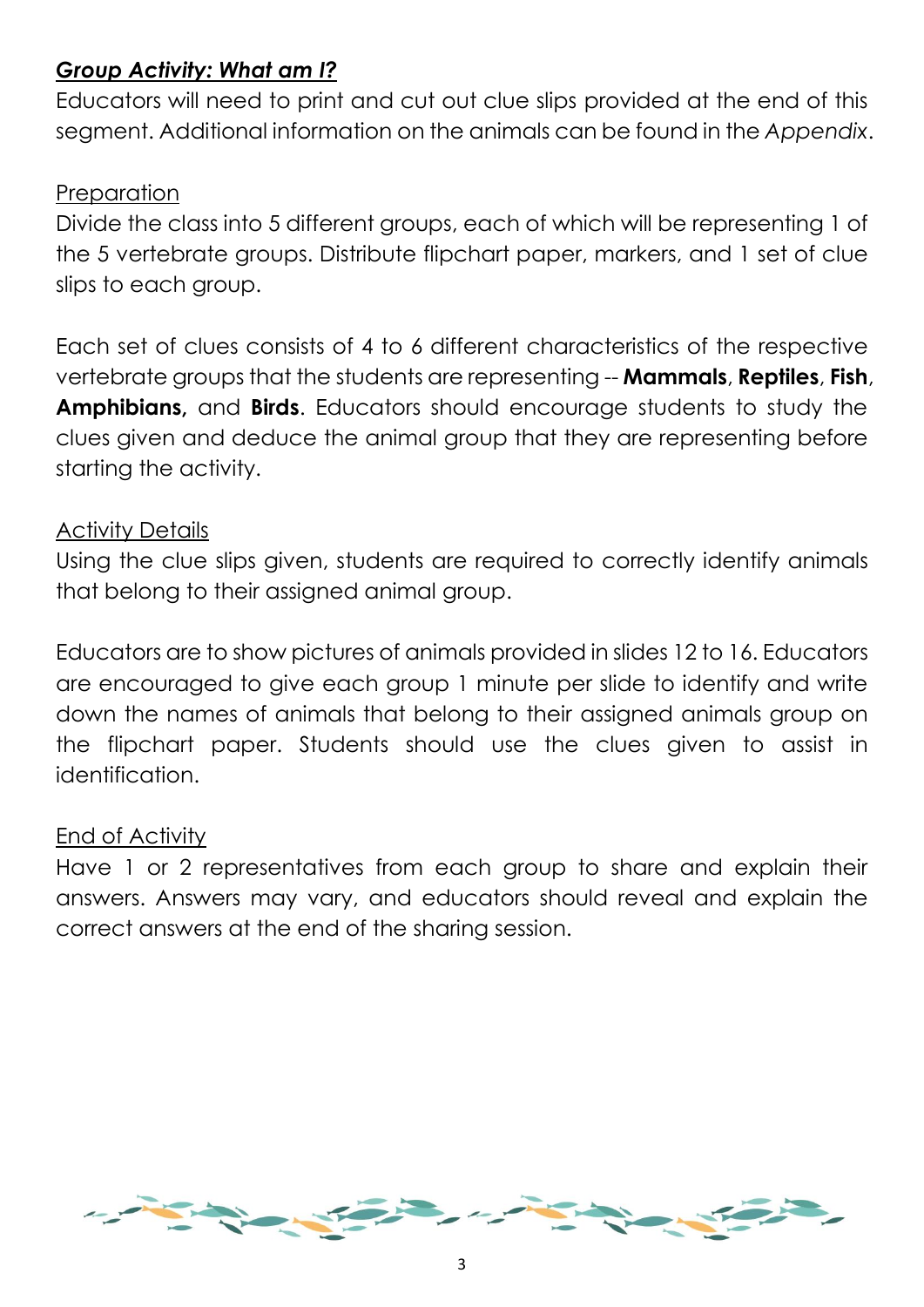## **Clue slips (To be printed and cut for distribution to students)**

| <b>Mammals</b> |                        |  |
|----------------|------------------------|--|
|                | Gives birth to young   |  |
|                | Has hair on their body |  |
| $\chi$         | Nurses young with milk |  |
|                | Breathes through lungs |  |
|                | Warm-blooded           |  |



 $\chi$ 

| Lays eggs              |  |
|------------------------|--|
| Has feathers and wings |  |
| Has a pair of legs     |  |
| Warm-blooded           |  |

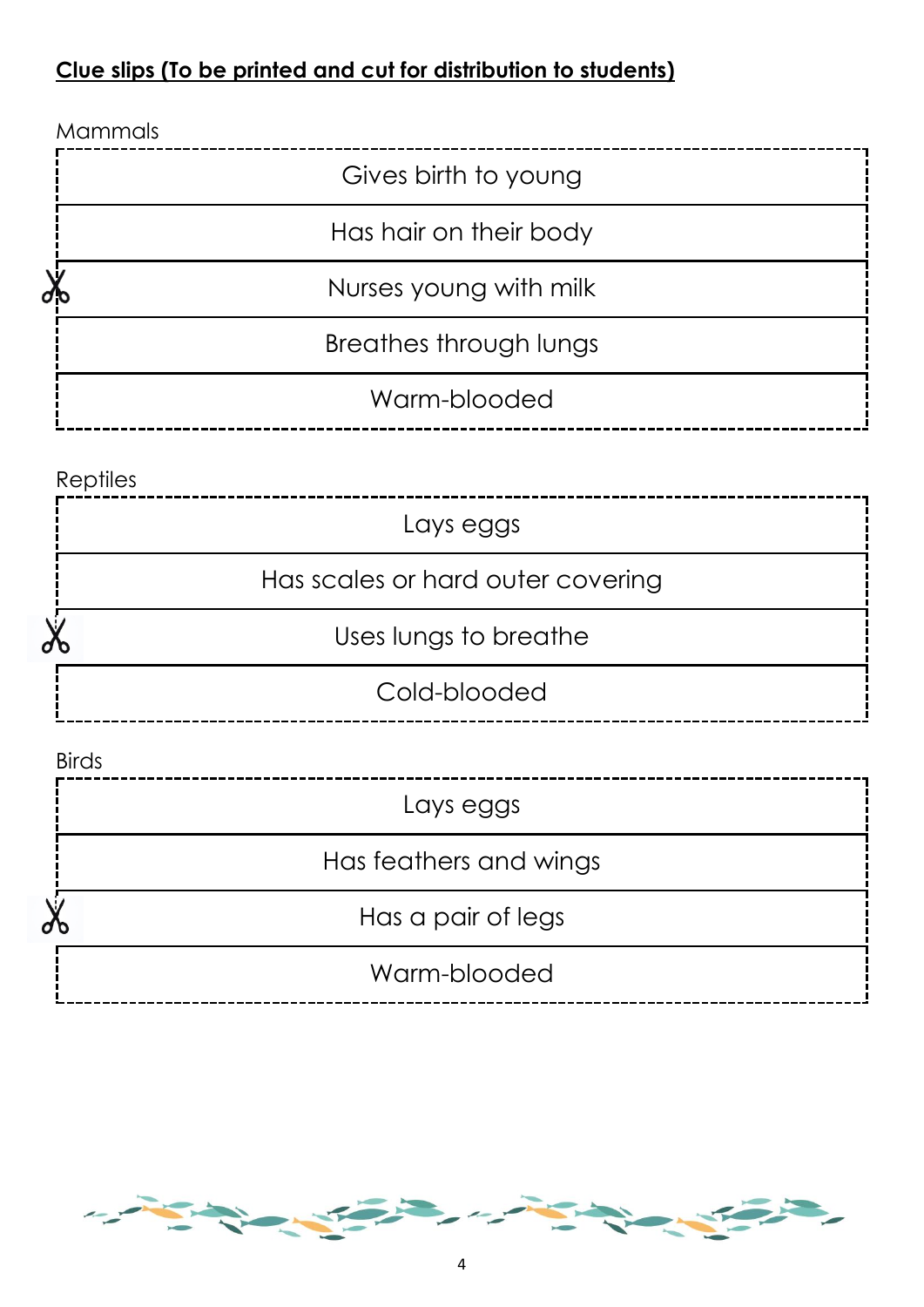| Fish       |                       |  |
|------------|-----------------------|--|
|            | Lays eggs             |  |
|            | Has scales on body    |  |
|            | Uses fins to swim     |  |
|            | Uses gills to breathe |  |
|            | Cold-blooded          |  |
|            | Lives in water        |  |
| Amphibians |                       |  |
|            | Lays eggs             |  |
|            | Webbed feet           |  |
|            | Has moist skin        |  |
|            | Cold-blooded          |  |

## Able to live on land and water

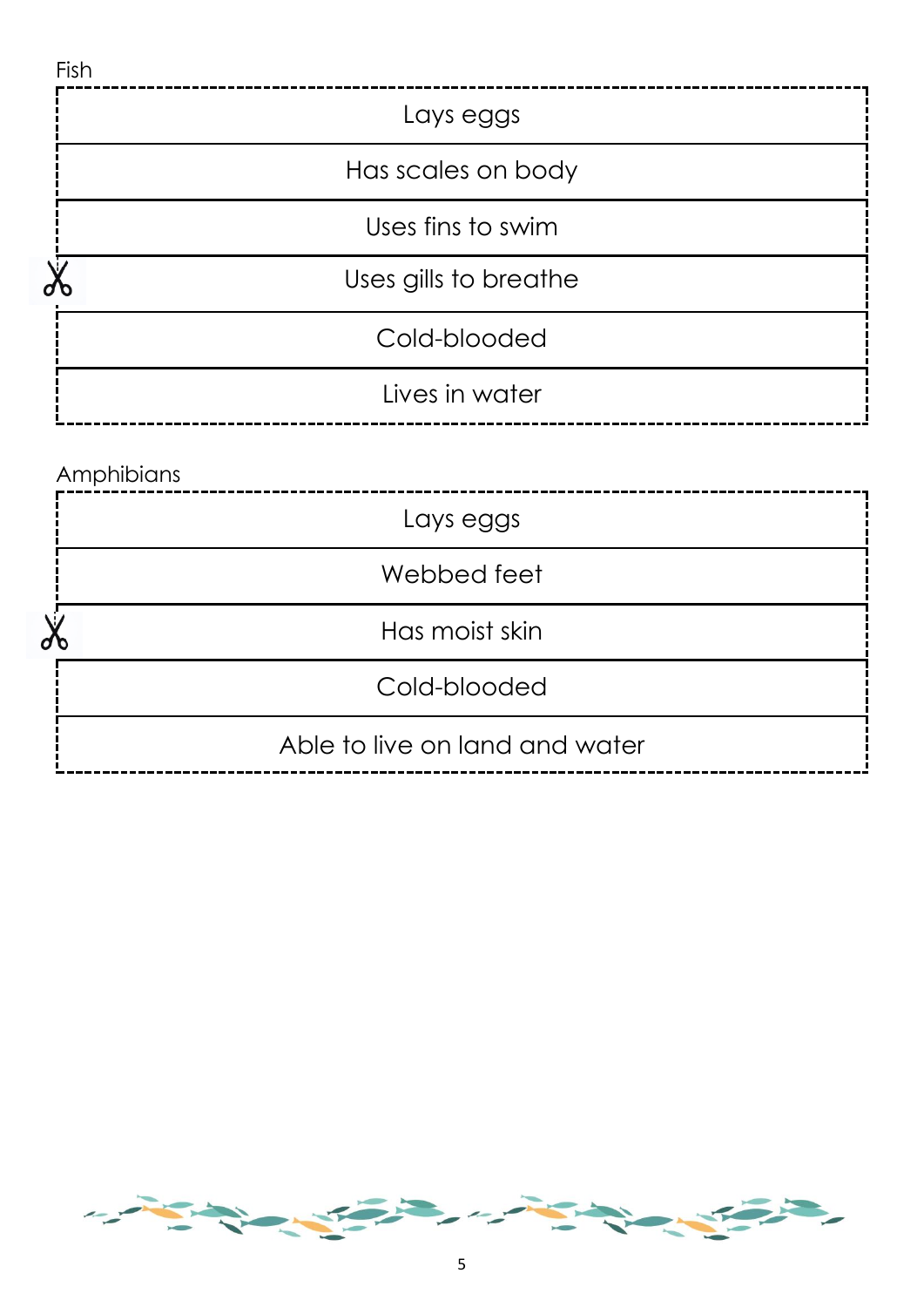## **Appendix** *Additional Information for Educators*

## **Ectotherms and Endotherms**

Animals can also be classified based on how they regulate their body temperature – endotherms and ectotherms.

Endotherms ("Warm-blooded") generate most of the heat they need internally. When the environment is cold, they will increase their metabolic heat production to keep their body temperature constant. Thus, the internal body temperature of endotherms are independent of the surrounding temperature.

The body temperature of ectotherms ("Cold-blooded") depends on the temperature of their environment. Therefore, their body temperatures rise and fall along with the surrounding temperature. Ectotherms can generate some metabolic heat but they cannot increase this heat production to maintain internal temperatures.

## **Group Activity: What am I?**

Animals in each vertebrates group:

| <b>Mammals</b> | <b>Reptiles</b> | Fish             | <b>Amphibians</b> | <b>Birds</b> |
|----------------|-----------------|------------------|-------------------|--------------|
| Dolphin        | Crocodile       | Manta Ray        | Tadpole           | Seagull      |
| Sperm Whale    | Snake           | Alligator Gar    | <b>Newt</b>       | Penguin      |
| Orca           | Sea Turtle      | <b>Blue Tang</b> | Poison Arrow Frog | Pelican      |
| Sea Lion       | Chameleon       | Hammerhead Shark | Salamander        | Crane        |

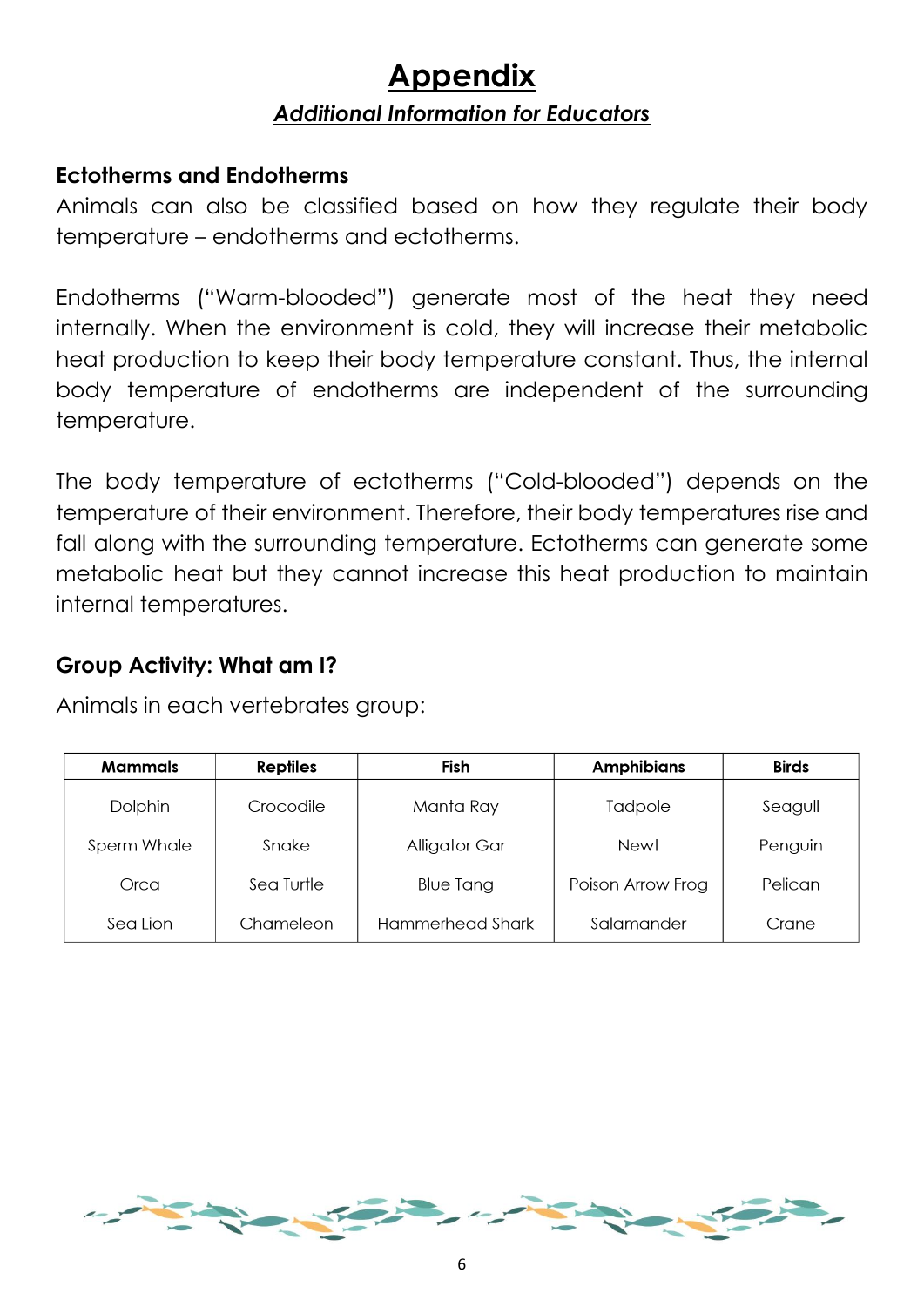## **Animals Information:**

## *Tadpole*



Tadpoles are the young of frogs and toads. Therefore they are part of the amphibian animal group. Tadpoles have some features that are not present in adult frogs such as gills and tails. Though fully aquatic, they will undergo metamorphosis to become adult frogs and toads.

## *Dolphin*

Dolphins are mammals, even though they possess fins and live in water. Just like all mammals, dolphins are warm-blooded animals and need to surface to take breaths of air. They also nurse their young with milk. Newly born dolphins have hair on the rostrum that fall off as they mature.





#### *Manta Ray*

Manta rays are fish due to the presence of fins, scales and gills. They have an added layer of mucus on their body that provides as protection from infections. Manta rays have enlarged pectoral fins, which resemble wings. These "wings" enable them to swim in the water column.

## *Sperm Whale*

Sperm whales, just like all species of whales, are mammals. Named after a waxy substance in their foreheads, sperm whales possess spermaceti, an organ that aids in echolocation and maintaining buoyancy. Like all mammals, they breathe using lungs and do so through a blowhole located at the top of its head.